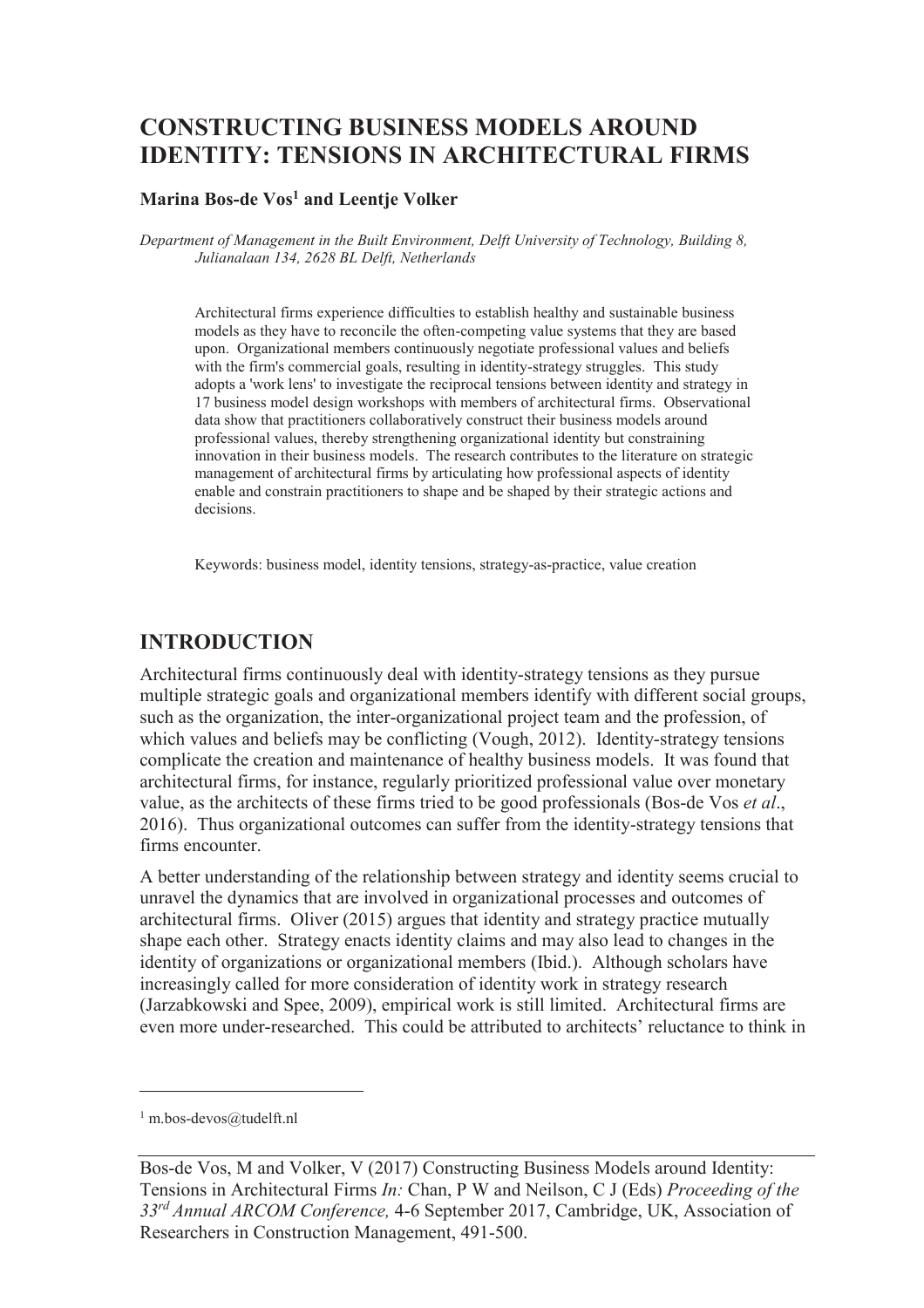strategic terms because of their strong professional ethos and creative needs (Winch and Schneider, 1993).

In this study, we investigate how identity-strategy tensions play a role in strategizing processes within architectural companies. Specifically looking at the group interactions during 17 business model design workshops in Dutch architectural firms, we address the following research question: How do members of architectural firms negotiate identitystrategy tensions in their business model designs and how do their business models impact existing identity claims? A 'work lens' (Phillips and Lawrence, 2012) was adopted to investigate the links between actors' strategy work and identity work. The study contributes to the literature on strategic management of architectural firms by improving the understanding of how the micro actions of individuals and groups in architectural firms connect to the projects, organizations and profession in which those actions are located and to which they contribute. The study may also be helpful to practitioners to improve their strategizing activities and informative to architecture students who wish to start their own businesses.

## **IDENTITY TENSIONS IN ORGANIZATIONS**

Identity is a multilevel construct that can be understood as the self-concept of an individual or social group (Ashforth *et al*., 2008). It is a self-referential description that provides contextually appropriate answers to the question 'Who am I?' or 'Who are we?' (Ashforth *et al*., 2008). The shared belief among organizational members about the organization's central, enduring and distinctive characteristics is what defines organizational identity (Scott and Lane, 2000). Although identity has often been conceptualized as stable (Albert and Whetten, 1985), scholars increasingly emphasize the socially constructed and fluid nature of identity (e.g. Gioia *et al*., 2000). According to Alvesson *et al*., (2015: 3-4), identities "are constituted, negotiated, reproduced, and threatened in social interaction, in the form of narratives, and also in material practices". Identities thus require repeated work to be constructed and sustained. The concept 'identity work' captures the dynamic nature of creating a sense of self in relation to the environments in which one is embedded (Phillips and Lawrence, 2012). It focuses on the on-going processes of work that people engage in to form, repair, maintain, strengthen or revise identity constructions that provide them with a sense of coherence and distinctiveness (Ibid.). Identity work links individual agency with the broader social context (Kreiner and Murphy, 2016). On the one hand, individuals are influenced by the norms, opportunities and constraints of the broader social structure. On the other hand, individuals' feelings, thoughts and behaviours collectively build, change or even transcend social structures (Ibid.). As individuals and groups occupy positions in many different networks of relationships, they uphold different social identities at the same time, often causing identity struggles or conflicts. In the contexts of organizations, the existence of multiple social identities encourages identity work at and across different levels, including the individual, group and organizational level.

# **RELATIONS BETWEEN IDENTITY AND STRATEGY**

The relation between people's identities and their strategizing activities has often been overlooked in management research, yet is now gaining increasing attention (Johnson *et al*., 2010). Recent research emphasized that identity and strategy have a mutually shaping relationship (Oliver, 2015). Actors enact identity claims in their strategizing activities, and their strategizing processes may also lead to changes in their own, their groups' or their organizations' identities (Ibid.). Research avenues for studying the reciprocal relations between identity and strategy seem especially connected to the strategy-as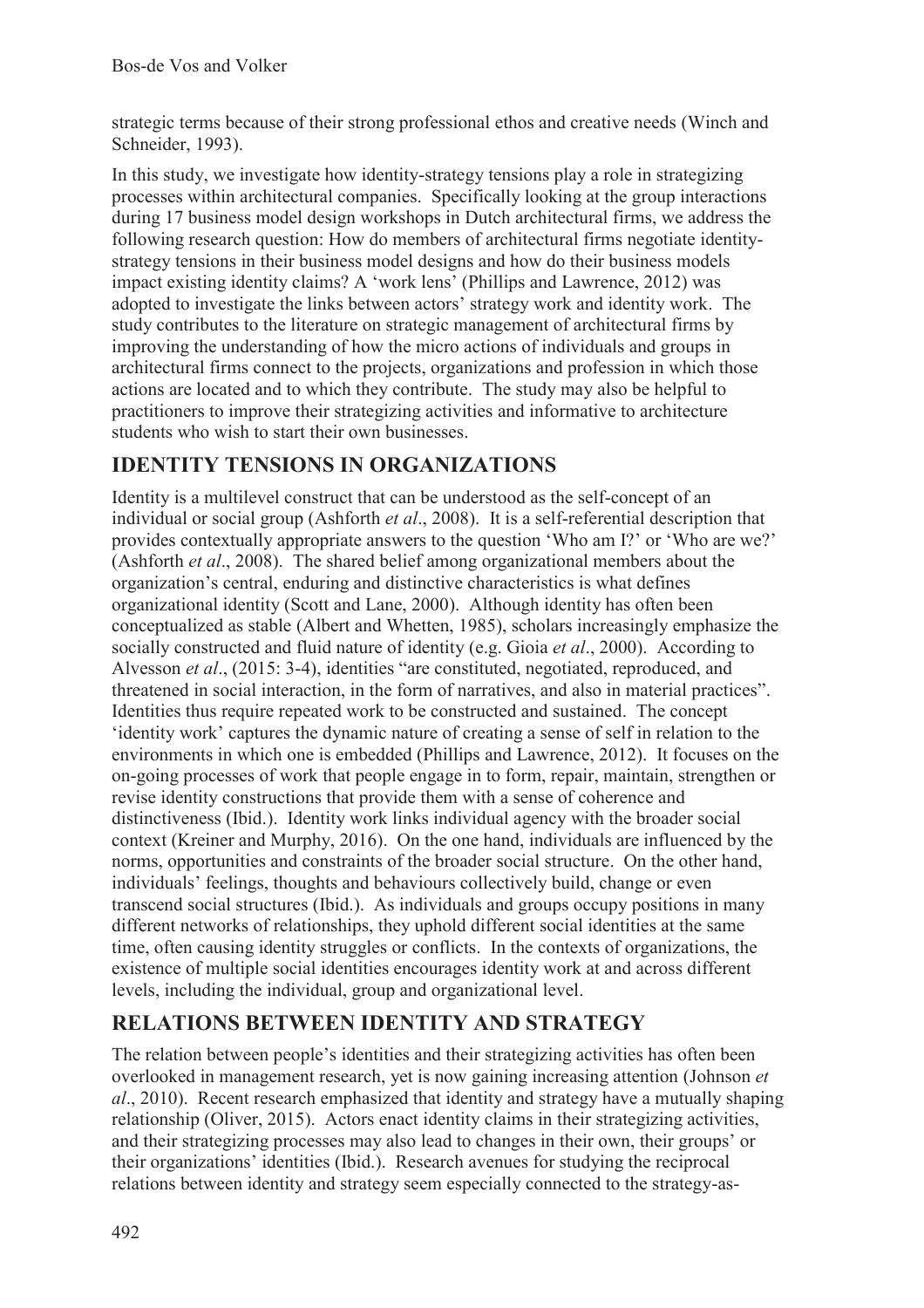practice (SAP) perspective. SAP scholars consider strategy something that organizational members do and not just something that an organization has (Whittington, 2006). A strong process orientation helps SAP researchers to provide important insights into how practitioners are enabled and constrained in their actions and decisions by wider organizational and/or social practices (Jarzabkowski and Spee, 2009). Strategizing refers to the 'doing of strategy'. Strategizing research explicitly focuses on the human activity that is involved in strategy by studying the actions and interactions of multiple actors and the practices that they draw upon (Jarzabkowski *et al*., 2007). In line with the 'turn to work' in management research, Phillips and Lawrence (2012) emphasize the importance of studying different forms of 'work' in relation to strategizing. A work lens helps to look beyond the day-to-day work in organizations by focusing on the "goal-directed efforts" that actors individually or collectively use "to manipulate some aspect of their social-symbolic context" (Phillips and Lawrence, 2012: 227). It thus makes a connection between what actors are doing to influence their own paths (action), why they are doing it (intention) and what the consequences for the organization are (outcomes). Phillips and Lawrence (2012) argue that scholars can significantly enrich the understanding of strategic organization by getting engaged in how individuals and organizations purposefully relate their activities and decisions to their surrounding contexts with different forms of work. Building on the definition of strategy work as "the purposeful activities carried out by actors in the production of strategies" (Phillips and Lawrence, 2012: 225), we specifically examine tensions that arise from the link between actors' identity work and strategy work.

### **RESEARCH CONTEXT: THE BUSINESS MODEL**

The architectural firm's business model was chosen as an empirical setting as it represents an area of strategic decision making in which identity-strategy tensions are particularly salient. Good business model designs are important, as they help to build and maintain a competitive advantage (Teece, 2010). A business model comprises a multitude of strategic decisions, including decisions about customer value propositions, necessary resources and partners, suitable cost structures and revenue streams (Zott *et al*., 2011). By representing an organization's essential value creation and capturing activities in an abstract and reduced form, business models can be helpful tools in the strategizing process. They serve as "cognitive devices that mediate between managerial thinking and engagement in economic activities" (Aversa *et al*., 2015: 2). Although the business model literature offers substantial knowledge about how business models work or become innovated, relatively little is known about how business models are crafted in practice (Rumble and Mangematin, 2015). Architectural firms generally employ multiple business models, as they predominantly work in temporary project settings that all have unique environmental contexts (Wikström *et al*., 2010). Each individual project thus requires a (slightly) different strategy. In architectural firms, professionals dominate the decision-making hierarchy. Due to their strong professional ethos, strategic decisions are always taken against the backdrop of professional values and beliefs, often jeopardizing the pursuit of commercial interests (Bos-de Vos *et al*., 2016). Identity-strategy tensions are thus inextricably linked to the business models designs of architectural firms.

## **RESEARCH APPROACH AND METHODS**

To capture the reciprocal tensions between identity and strategy in the business model designs of architectural firms, we opted for a process research design (Langley, 2007) that allowed us to observe interactions in concentrated modes of strategy-making (Jarzabkowski and Spee, 2009). We choose to organize business model design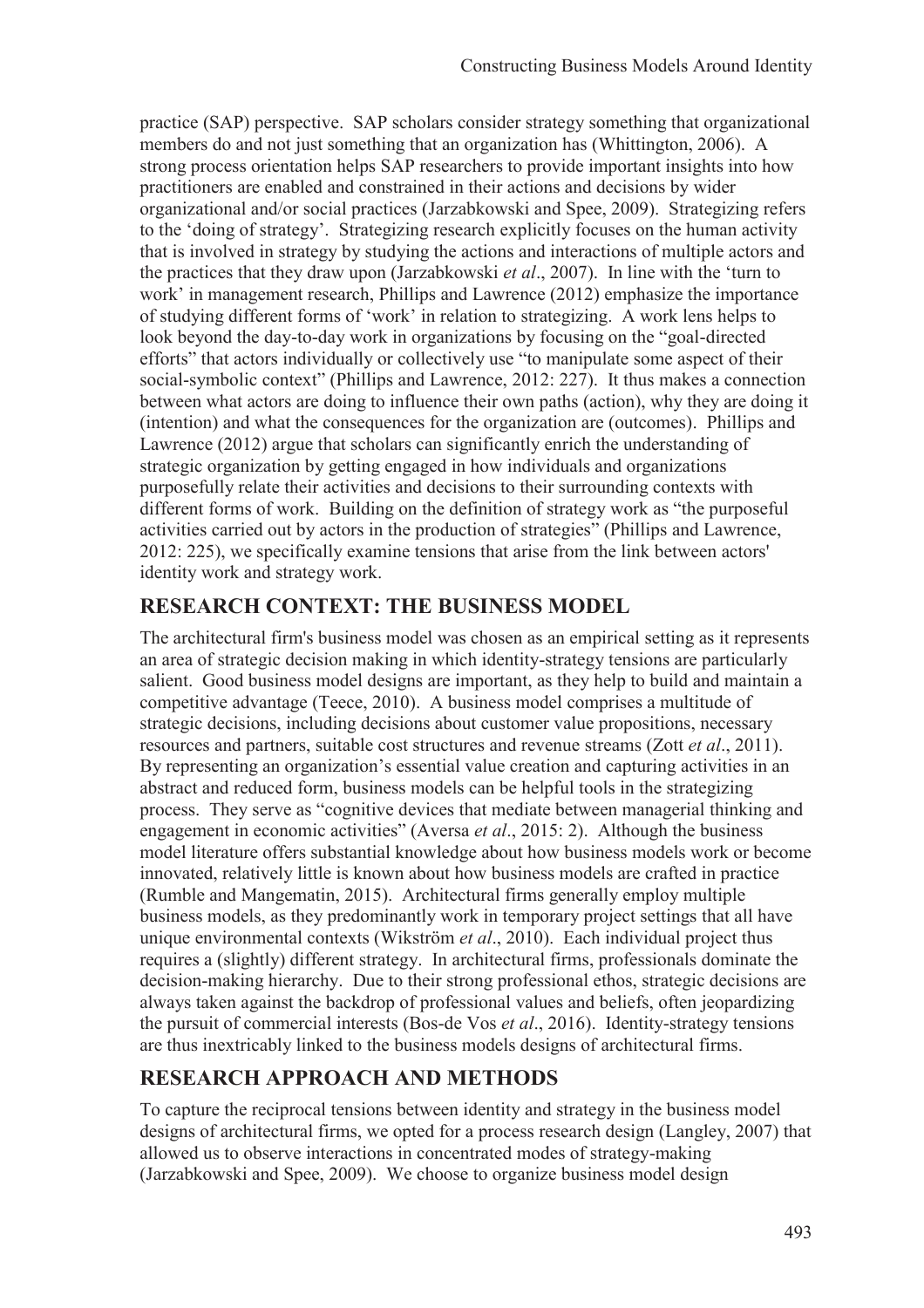workshops in multiple architectural firms. This enabled us to develop a better understanding of strategizing in architectural firms, of which still extremely little is known, and to see how this process is impacted by identity-strategy struggles. Due to the background of the authors, we chose to study the business models of Dutch architectural firms.

Sampling was based on two principles. First, we selected firms that have architecture at the core of their business model. Second, we wanted the sample to cover different types of architectural firms in the Netherlands to investigate whether the business model design process would be different for firms with different age, size or leadership positions. This resulted in 17 diverse architectural firms (see Table 1).

| Firm                      | Founded in | Annual turnover | No. of         | No. of          | No. of         | No. of         |
|---------------------------|------------|-----------------|----------------|-----------------|----------------|----------------|
|                           |            | $(\epsilon)$    | employees      | architects      | owners         | directors      |
| $\boldsymbol{A}$          | 1955       | 2.000.000       | 25             | $\overline{13}$ | $\overline{2}$ | $\overline{2}$ |
| $\, {\bf B}$              | 2015       | 300.000 (2015)  | 9              | 3               | $\overline{4}$ | $\overline{4}$ |
| $\mathbf C$               | 1953       | 1.400.000       | 13             | 3               | 5              | 3              |
| D                         | 1931       | 14.000.000      | 106            | 33              | 10             | $10\,$         |
| E                         | 2015       | 12.000(2015)    | $\overline{2}$ | $\mathbf{1}$    | $\mathbf{1}$   | 1              |
| $\boldsymbol{\mathrm{F}}$ | 2006       | 3.000.000       | 55             | 30              | 4              | 1              |
| ${\bf G}$                 | 1956       | 500.000         | 6              | $\overline{2}$  | 1              | 1              |
| H                         | 2013       | 4.000.000       | 45             | 30              | 3              | 3              |
| Ι                         | 1914       | 1.000.000       | 9              | 5               | 3              | 3              |
| J                         | 1973       |                 | 60             | 45              | 3              | $\overline{2}$ |
| $\bf K$                   | 1979       | 6.500.000       | 70             | 35              | $\overline{4}$ | $\overline{2}$ |
| L                         | 1988       | 4.000.000       | 50             | 12              | 5              | 5              |
| $\mathbf M$               | 1933       | 3.000.000       | 31             | $10\,$          | 5              | 5              |
| ${\bf N}$                 | 1968       | 6.000.000       | 75             | 25              | 4              | $\overline{2}$ |
| $\mathcal{O}$             | 2004       | 400.000         | $\overline{4}$ | $\overline{3}$  | 1              | 1              |
| ${\bf P}$                 | 1993       | 6.000.000       | 165            | 155             | 3              | 3              |
| Q                         | 1985       | 3.300.000       | 43             | 49              | 9              | 2              |

*Table 1: Firm selection* 

Data were collected over a period of two months, during which we organized business model design workshops in 17 different firms. The 17 workshops were all conducted by the same two researchers, including the first author, to ensure robustness. One researcher acted as the moderator, the first author had a participatory observant role and kept track of the process, decisions and outcomes of the workshop in an event log. The workshops were video-taped entirely and further documented with pictures. We used a group setting to enable participants to interact with each other. The group dynamics can reveal insights that are difficult to achieve in individual interviews. We chose to apply a structured workshop format, which had two main aims: First, we wanted the workshops to be similar to the firms' regular strategic meetings on a structural level. We therefore collected the data at the firms' locations and asked the management of each firm to select the participants. The groups of participants ranged between 2 and 7 people. In a workshop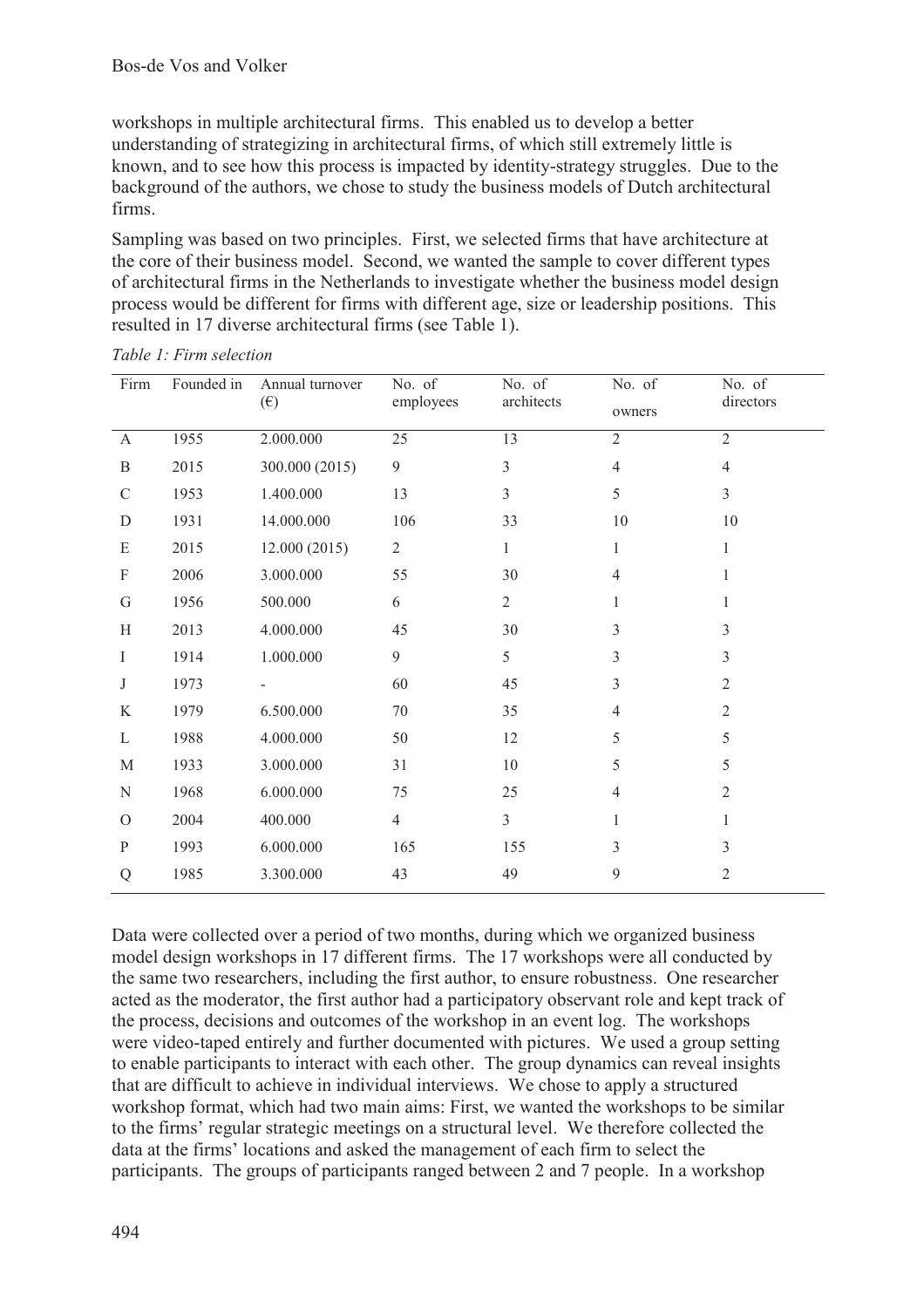with a small firm, only one person participated. In addition, we asked each firm at the beginning of the workshop to select a new or recently started project as the topic of discussion to ensure actual strategizing. Second, we wanted the workshops to be similar to each other on a content level. We therefore chose to use exactly the same methodology for each workshop. In each session, we pasted a large print-out of a project-based business model design framework on the wall and used this framework as a cognitive mapping tool (Ambrosini and Bowman, 2001). The framework was specifically developed for architectural firms in a previous study (Bos-de Vos *et al*., 2017) on the basis of business model and project governance literature, field reports and interviews with Dutch architects and clients. The participants were given Post-it notes to fill in the framework. This process was divided into nine steps, which successively paid attention to the firm's value proposition, value capture goals, activities, risks, resources, partners, costs, revenue model and agreements in the project. The workshops all started with an introduction in which we showed the framework and explained each step with examples of possible answers. Firm-specific and project-specific information were gathered additionally for triangulation purposes.

Data analysis is still ongoing and consists of four iterative steps, which result in the construction of a 'discursive event history database' (Hardy and Thomas, 2014), including what was said when and by whom. We used the software program MAXQDA as a supporting tool. In the first analytical step, the process of each workshop was thoroughly analysed by replaying videos on the basis of the event log. We further refined the observational data in our event logs and added additional detail with quotes. In the second step, we coded instances of identity work in the observational data. We particularly focused on the purposeful efforts of actors to form, repair, maintain, strengthen or revise their sense of self vis-à-vis the surrounding contexts of the group, the organization, the inter-organizational project team and the profession (Phillips and Lawrence, 2012). Third, we searched the data for different forms of strategy work. We coded all the efforts that actors engaged in to arrive at a business model design. The framework that participants filled in during the meeting was used as a reference frame of the strategic decisions that were taken during the meeting. Our fourth analytical step aimed to locate interactions in which identity and strategy were strongly interrelated and to identify overarching patterns in the data of the different workshops. We examined the different identity-strategy interactions along the spectrum of what actors were doing (action), why they were doing it (intention) and what the consequences for the organization were (outcomes) (Phillips and Lawrence, 2012). Outcomes of our analysis will be discussed with practitioners for validation and authorization purposes.

## **CONSTRUCTING A BUSINESS MODEL**

We use episodes from the workshop at ARCADE to present and discuss the findings of our study. The ARCADE meeting was chosen as exemplary because it represents the core aspects of the interaction that we observed in different strategy meetings.

#### **What are the actors doing?**

While Alan, an owner-architect, is quietly contemplating the framework that is pasted on the wall, office manager Leon thoroughly explains that what they are doing in the project can be further abstracted to what they want to do as a firm. "How do we as an office make sure that we acquire the portfolio that we want to work on?" He argues that although his organization's established "stature" in the field previously generated the public work that employees are willing and happy to work on, they now have to adopt a more active attitude to get this kind of work. Alan seems to agree completely. He walks back to his chair without any facial expression. Alan and Leon both acknowledge that the "public work" that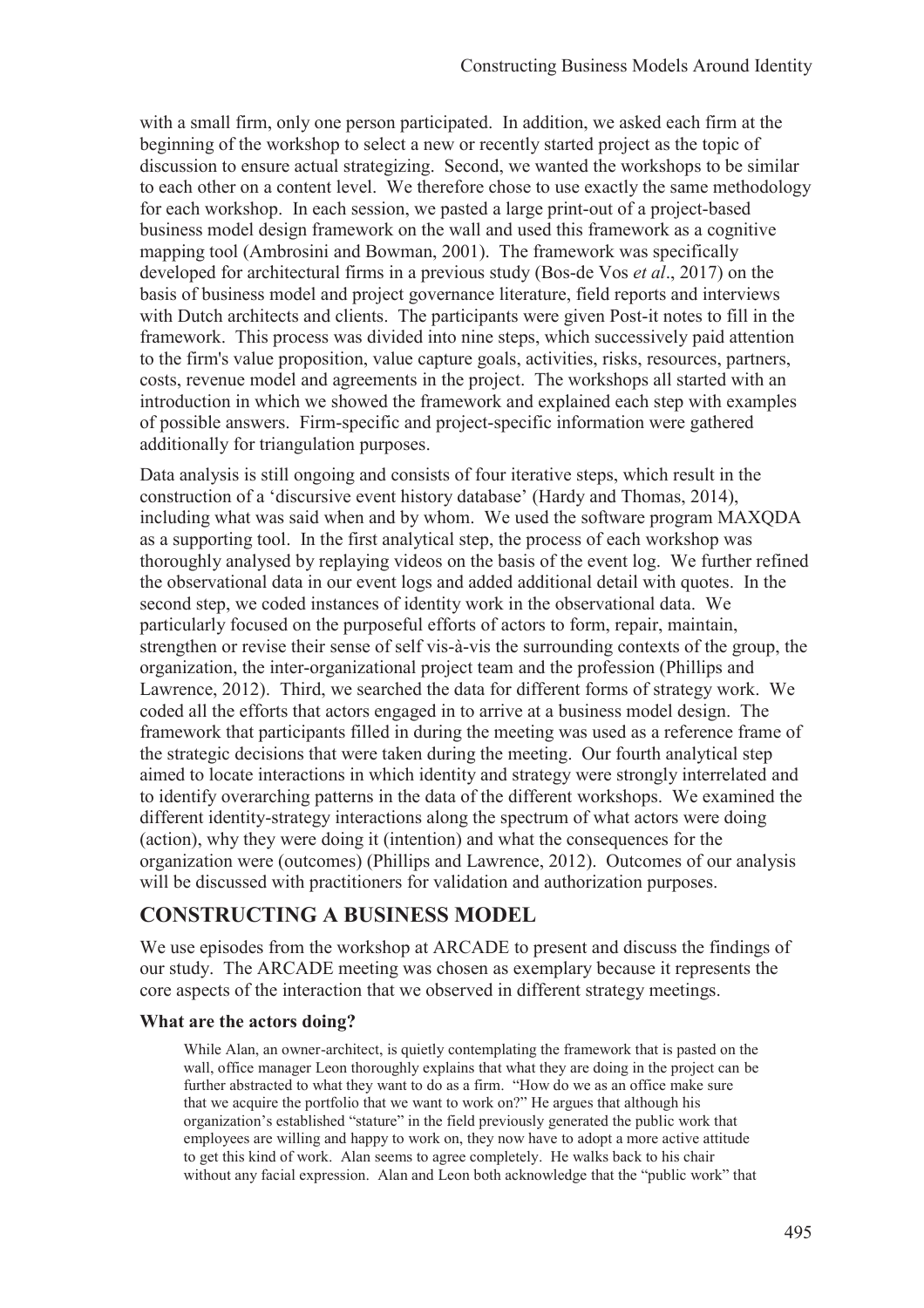they have extensive experience with is simply becoming less available in the future, which forces them to enter a new market segment.

The episode above illustrates how strategy and identity were often interwoven during the workshops. The quote "How do we as an office make sure that we acquire the portfolio that we want to work on?" exemplifies that the actors chose to discuss projects that were not only intended to get future work, thereby ensuring organizational continuity; the projects also needed to fit the organizations and the professional beliefs of organizational members. Actors saw the discussed project as an intermediary between strategies (i.e. what they wanted to do to enhance their competitiveness) and identity (i.e. what they wanted to represent as a team of professionals). The strategy related discussions brought to the fore that organizations did not want any type of project. Strategy work helped the actors to reaffirm who they are and what they stand for as an organization, thereby strengthening their professional identity. Regarding this identity, we often observed a strong consensus between the actors. Alan's quietness and neutral facial expression during Leon's story, for example, illustrate that Leon's story is something that they have discussed before and which has developed into a shared understanding. Similar situations were observed in many of the meetings. This strong organizational identity also seemed to influence the strategy work that the actors engaged in to enhance their commercial position. It was because of their strong professional identity that firms decided to engage in the discussed projects. Actors perceived the chosen project as a perfect representation of who they are or who they want to be. They also felt that the project would represent work that was attractive to their people. Participants thereby saw the project as a way to further explicate their organizational identity in the field and to demonstrate what they stand for as a team of professionals.

While considering the revenue models that would be appropriate for the project, Alan almost immediately points out that his organization uses two types of revenue models: a "fixed fee" or an hourly based fee. He mentions that the fixed fee is the most attractive because it allows his firm to make money as his team is able to come up with a design very quickly. Leon agrees and brings to the fore that in this particular case, the second model [an hourly based fee] could also have its benefits, especially because of the uncertainties that may be associated with the existing real estate that they have to deal with in the project. After having a quick back and forth about the two, Alan and Leon anonymously decide that there is no real urge to go for the second option and that the fixed fee model would do just fine in this project.

This episode shows how many participants discussed strategic options based on familiarity and previous experiences. The projects that were discussed, however, often included features that were considerably different from earlier business. In the example, it is Alan's and Leon's first time working for a private, profit oriented client instead of a public commissioner. Hence, the project is very different from their former projects. From a commercial perspective, this could provide an interesting opportunity to explore alternative revenue models. Nevertheless, the actors and many of their colleagues in similar situations did not consider other strategic options.

#### **Why are the actors doing this?**

Alan and Leon's behaviour is illustrative of how a large majority of the architects stayed away from exploring commercial options during the workshops. This might partly be explained by a lack of knowledge among the participants. Apart from some individuals who showcased a clear interest or expertise in the business site of their work, participants, for example, often seemed not aware of what a revenue model exactly is or what different types of revenue models can be used. The episode below illustrates another reason for the participants' disregarding of commercial alternatives.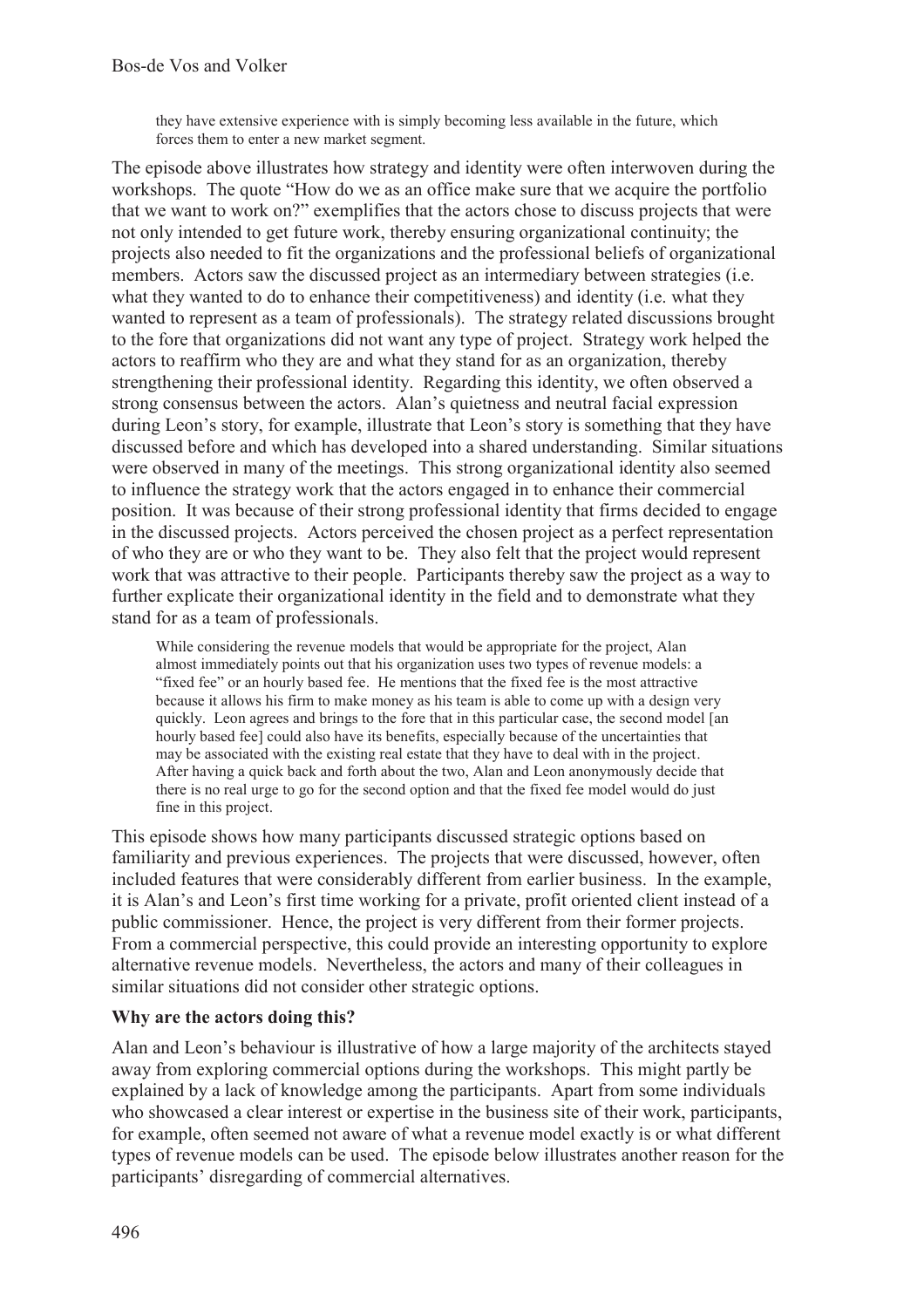It is only after the moderator's intervention that Alan and Leon start to discuss other options that could be financially attractive. They immediately agree that this project is just not suitable for innovative revenue models. Talking about a fee based on the sales price of the to-be-developed real estate, they both continue to shake their heads and Leon summarizes that it would not enable them to work with the "joy" and "enthusiasm" that they aim for. He argues that it does not fit their firm's intentions to design something that is commercially attractive. Chuckling, Leon says to Alan: "I think we have quite a strong opinion about things that do well in the market: that's not necessarily architecture, it does not fit the signature that we deliver and have".

The episode illustrates how practitioners feared that new revenue models would jeopardize their professional duty towards the client, society, or would harm their own professional fulfilment. Leon's call for "joy" and "enthusiasm" in their work is a clear example of the latter. The interaction between Alan and Leon unravels that the two individuals have a strong shared belief about what the end result of their architectural work should be, which, in their opinions, is not in line with what people are currently willing to pay for. Their interaction thus suggests that the firm's professional service is not suitable for commercial optimisations. Other observations underline how professionals feared that the core values of their architectural work would not stay intact if they would engage in other, more commercial revenue streams. An owner-architect, for example, stated that even if he would have the money, he definitely would not want to co-finance the project. Direct commercial ties to the project were not considered lucrative by firms as the professionals would then no longer be in the position to comment on the project as "independent advisors". In the opinion of many participants, this independency is crucial to guarantee a 'pure' service provision role and thereby to deliver optimal quality of the end-product. Participants argued that a revenue model that allows the firm to profit from product optimisations would give firm members the wrong incentive. Similar to other participants, Alan and Leon referred to what they stand for as a professional organization to justify why they refrained from exploring alternative business approaches for the project. Other examples in which business model innovation was consciously prevented include firms that initiated a project, but deliberately did not make any financial agreements with their potential clients. Although participants acknowledged that it would probably have been better to make such arrangements, they argued that it "might give the wrong signal to the client" and harm their mutual trust.

### **CONCLUSIONS & DISCUSSION**

#### **Framing the business model design**

Our findings illustrate how identity and strategy had a mutually shaping relationship during the process of business model design: 1) We found how strategy work helped practitioners to strengthen their organizational identity during business model design. The interaction among participants helped to put identity on the table and to contrast their specific organizational identity to that of other organizations. While pondering about strategic options, actors brought to the fore what they wanted to represent as professionals, thereby reinstating or strengthening their shared understandings of their organizations' central, enduring and distinctive characteristics (Scott and Lane, 2000). In many of the situations, the professional identity of participants seemed surprisingly well aligned. Even actors who were not educated or trained as architects, such as office managers or owners with a non-design background, exhibited a strong sense of professional belonging. This reveals how the organizational identity of architectural firms is inextricably linked to the professional identity of its members. 2) The observations also show how practitioners used identity work to frame their own strategies during the process of business model design. The data provide evidence that actors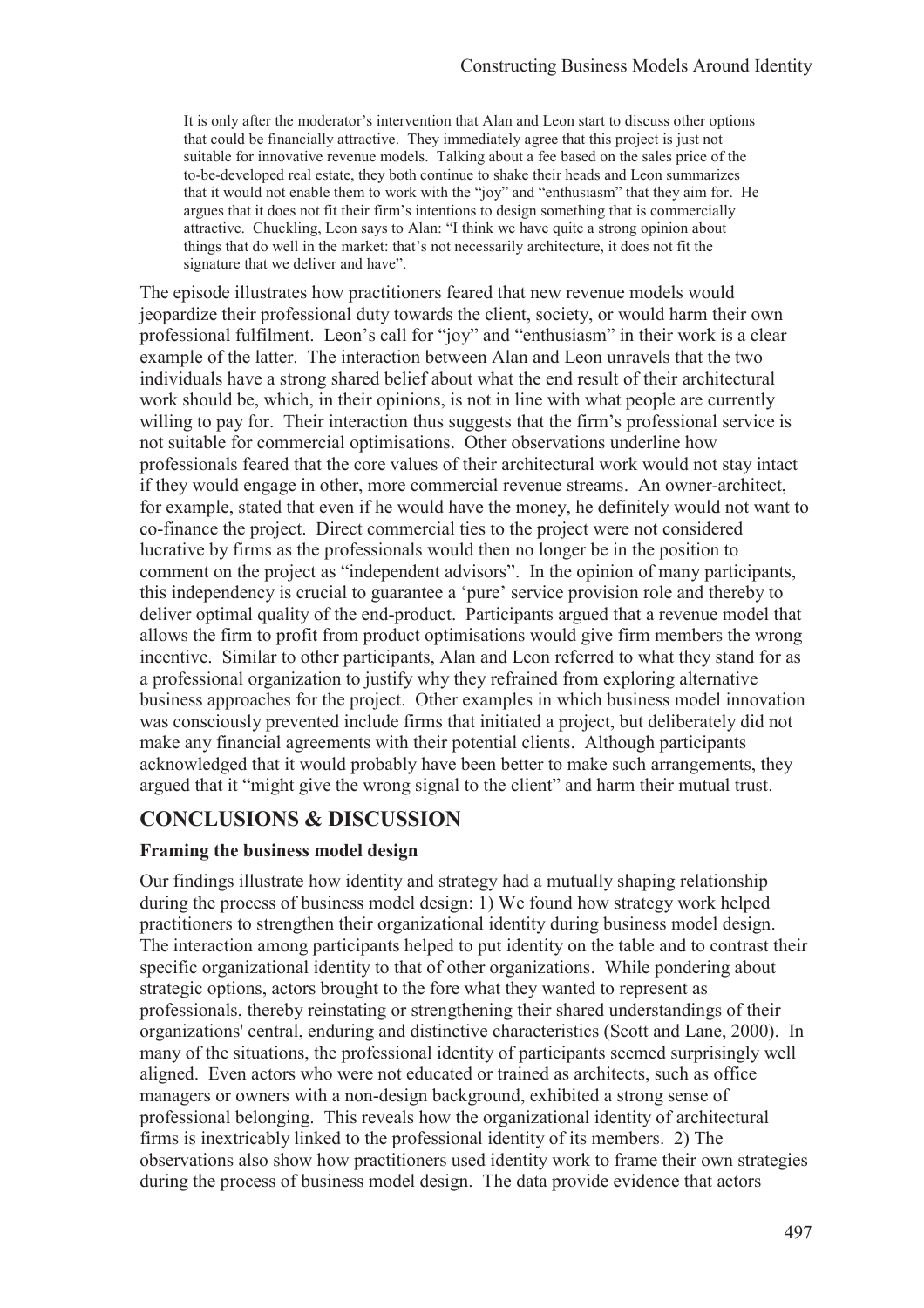continuously related their strategic options and decisions to the values and beliefs that they have as professionals. Because of their strong professional identity, practitioners often waived commercial alternatives away, thereby constraining the strategic options that might be suitable. We found evidence that a similar framing also occurred prior to the workshop. Although the discussed projects had only recently started or still had to be initiated, the firms' business model designs were often largely crystalized. This became apparent by the way in which actors discussed about the project in retrospect and/or gave explicit examples of decisions that had already been made.

#### **What are the consequences for the organization?**

Whether the framing of the strategizing process is a good thing or a bad thing with respect to organizational outcomes is an interesting discussion. On the one hand, the practitioners' framing allows organizations to avoid risks as they can simply follow the business approach that they have tried out in many other projects. A context in which the professional organization is valued because of its services and approach would be an ideal environment for this risk-adverse behaviour. On the other hand, it seems to make organizations extra vulnerable to constraints coming from outside, such as unexpected budget cuts or unforeseen difficulties in the relationship with other organizations. Professional services are increasingly devalued and contested. When operating under such conditions, organizations often have to fight for a desired role in the collaboration with other organizations (Bos-de Vos, Lieftink *et al.,* 2017). They can either try to claim this role by demonstrating their professional expertise; or change their business approaches and consequently also their organizational and members' identities to acquire this role in new ways (Ibid.). Professionals who do not want to change their identity might benefit from communicating their strategic decisions and underlying rationale to the other actors that are involved, so that these actors become aware of why it is so important to use a 'traditional' revenue model or to avoid the interference of partners.

# **IMPLICATIONS**

Even though the involved practitioners are all used to be creative, creativity in their business approaches seemed limited and further constrained by professional identity. This shows that the professional context highly influences the strategizing of professionals and the outcomes for their firms. It supports the idea that although actors are able to influence their own paths, they always carry with them the enabling and constraining factors of the context that they are embedded in and that they identify with (Phillips and Lawrence, 2012). Hence, practitioners who wish to arrive at healthy business models need to unravel the benefits and threats of their surrounding contexts during business model design. Our study highlights the importance of cross-work related research to develop a better understanding of the dynamics that are involved in organizations with multiple strategic goals and multiple identities.

The feedback that we received at the end of the strategy meetings showed that the involved practitioners were not used to strategize in a systematic way. Many participants described their regular strategizing activities as 'ad hoc', and 'sporadic'. Participants were, however, surprisingly enthusiastic about the structure that was provided. Although some people explained that the way in which the strategy workshop was organized would just not work for their organization, being too time-consuming or because the firm leaders would just go their own way; a majority of participants argued that the workshop had explicated relations and tensions that they normally do not consider in depth. This shows that architectural firms may benefit from more structured strategizing on a regular basis. It also demonstrates the need for more (action) research on strategizing in architectural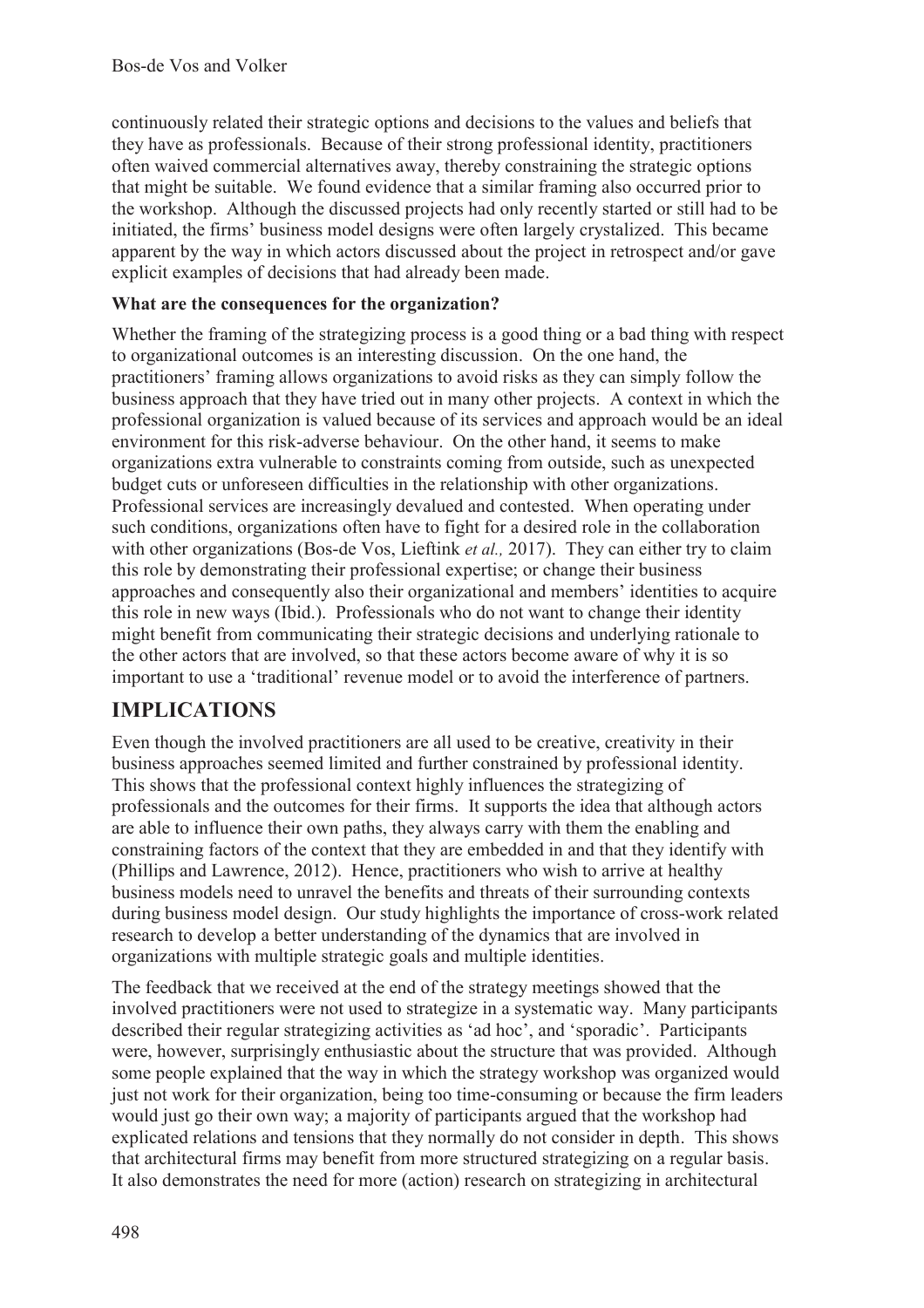firms to develop a profound understanding of strategy-making and how this can potentially be improved.

### **ACKNOWLEDGEMENTS**

This study is part of futurA, an ongoing research project on new governance and business models for architectural services (www.future-architect.nl). We thank the Netherlands Organisation for Scientific Research (NWO) and our consortium partners for funding and supporting the project. We also thank the architectural firms for participating.

### **REFERENCES**

- Albert, S and Whetten, D A (1985) Organizational identity. *Research in Organizational Behavior*, **7**, 263-295.
- Alvesson, M, Kärreman, D, and Sullivan, K (2015) Professional service firms and identity. *In*: B Hinings, D Muzio, J Broschak and L Empson (Eds.) *The Oxford Handbook of Professional Service Firms*. Oxford: Oxford University Press, 1-28.
- Ambrosini, V and Bowman, C (2001) Tacit knowledge: Some suggestions for operationalization. *Journal of Management Studies*, **38**(6), 811-829.
- Ashforth, B E, Harrison, S H and Corley, K G (2008) Identification in organizations: An examination of four fundamental questions. *Journal of Management*, **34**(3), 325-374.
- Aversa, P, Haefliger, S, Rossi, A and Baden-Fuller, C (2015) From business model to business modelling: Modularity and manipulation. *In:* C Baden-Fuller and V Mangematin (Eds.) *Business Models and Modelling*. Bingley, UK: Emerald Group Publishing Limited, 151- 185.
- Bos-de Vos, M, Lieftink, B, Wamelink, H and Kraaijeveld, J (2017) Challenges in the business models of creative professional service firms. *In*: R Hay and F Samuel (Eds.) *Conference Proceedings of the Professional Practices in the Built Environment Conference*, 27-28 April 2017, Reading, UK, Value of Architects, University of Reading, 35-43.
- Bos-de Vos, M, Wamelink, J H and Volker, L (2016) Trade-offs in the value capture of architectural firms: The significance of professional value. *Construction Management and Economics*, **34**(1), 21-34.
- Gioia, D A, Schultz, M and Corley, K G (2000) Organizational identity, image, and adaptive instability. *Academy of Management Review*, **25**(1), 63-81.
- Hardy, C and Thomas, R (2014) Strategy, discourse and practice: The intensification of power. *Journal of Management Studies*, **51**(2), 320-348.
- Jarzabkowski, P, Balogun, J and Seidl, D (2007) Strategizing: The challenges of a practice perspective. *Human Relations*, **60**(1), 5-27.
- Jarzabkowski, P and Paul Spee, A (2009) Strategy-as-practice: A review and future directions for the field. *International Journal of Management Reviews*, **11**(1), 69-95.
- Johnson, P, Balogun, J and Beech, N (2010) Researching strategists and their identity in practice: Building 'close-with' relationships. *In*: D Golsorkhi, L Rouleau, D Seidl and E Vaara (Eds.) *Cambridge Handbook of Strategy-as-Practice1st Edition*. Cambridge, U. K.: Cambridge University Press, 243-257.
- Kreiner, G E and Murphy, C (2016) Organizational identity work. *In*: M G Pratt, M Schultz, B E Ashford and D Ravasi (Eds.) *The Oxford Handbook of Organizational Identity*, Oxford: Oxford University Press.
- Langley, A (2007) Process thinking in strategic organization. *Strategic Organization*, **5**(3), 271- 282.